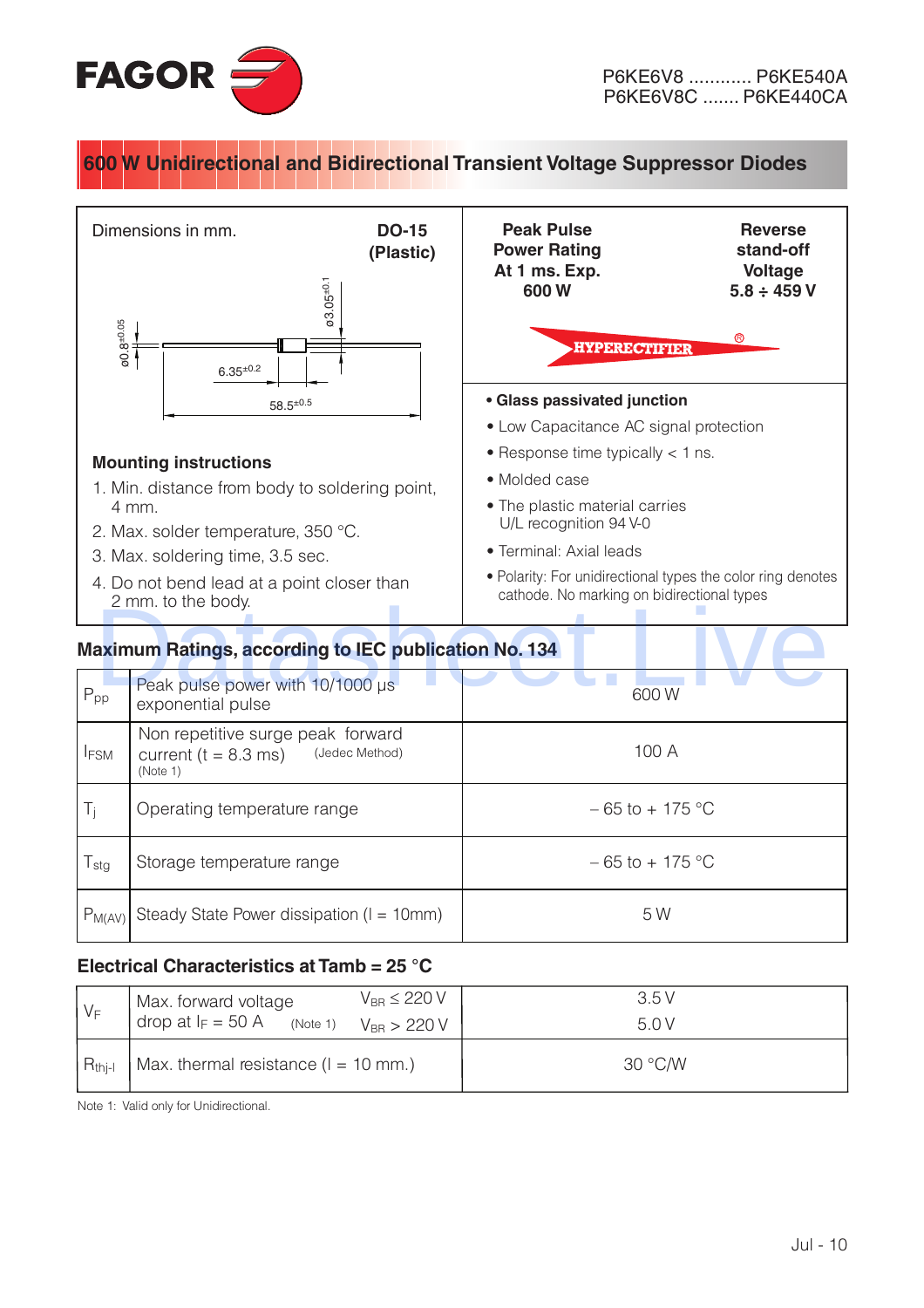

| Maximum Reverse<br>Leakage Current<br>Type |                |                         | (1)<br>Breakdown Voltage<br>$V_{BR}$<br>at |                 |              |              | Max. Clamping Voltage<br>$V_{CL}$<br>at<br>$I_{PP}$<br>$I_R$ |                  |
|--------------------------------------------|----------------|-------------------------|--------------------------------------------|-----------------|--------------|--------------|--------------------------------------------------------------|------------------|
|                                            | $I_{\rm RM}$   | $V_{\mathsf{RM}}$<br>at |                                            | (V)             |              |              |                                                              | max. 1 ms. Expo. |
| Unidirectional                             | $(\mu A)$      | (V)                     | Min.                                       | Nom.            | Max.         | (mA)         | (V)                                                          | (A)              |
| P6KE6V8                                    | 1000           | 5.50                    | 6.12                                       | 6.8             | 7.48         | 10           | 10.8                                                         | 56               |
| P6KE6V8A                                   | 1000           | 5.80                    | 6.45                                       | 6.8             | 7.14         | 10           | 10.5                                                         | 57               |
| P6KE7V5                                    | 500            | 6.05                    | 6.75                                       | 7.5             | 8.25         | 10           | 11.7                                                         | 51               |
| P6KE7V5A                                   | 500            | 6.40                    | 7.13                                       | 7.5             | 7.88         | 10           | 11.3                                                         | 53               |
| P6KE8V2                                    | 200            | 6.63                    | 7.38                                       | 8.2             | 9.02         | 10           | 12.5                                                         | 48               |
| P6KE8V2A                                   | 200            | 7.02                    | 7.79                                       | 8.2             | 8.61         | 10           | 12.1                                                         | 50               |
| P6KE9V1                                    | 50             | 7.37                    | 8.19                                       | 9.1             | 10.0         | $\mathbf{1}$ | 13.8                                                         | 44               |
| P6KE9V1A                                   | 50             | 7.78                    | 8.65                                       | 9.1             | 9.55         | $\mathbf{1}$ | 13.4                                                         | 45               |
| <b>P6KE10</b>                              | 10             | 8.10                    | 9.00                                       | 10              | 11.0         | $\mathbf{1}$ | 15.0                                                         | 40               |
| P6KE10A                                    | 10             | 8.55                    | 9.50                                       | 10              | 10.5         | 1            | 14.5                                                         | 41               |
| <b>P6KE11</b>                              | 5              | 8.92                    | 9.90                                       | 11              | 12.1         | 1            | 16.2                                                         | 37               |
| P6KE11A                                    | 5              | 9.40                    | 10.5                                       | 11              | 11.6         | $\mathbf{1}$ | 15.6                                                         | 38               |
| <b>P6KE12</b>                              | 5              | 9.72                    | 10.8                                       | $\overline{12}$ | 13.2         | $\mathbf{1}$ | 17.3                                                         | $\overline{35}$  |
| <b>P6KE12A</b>                             | 5              | 10.2                    | 11.4                                       | 12              | 12.6         | $\mathbf{1}$ | 16.7                                                         | $\overline{36}$  |
| <b>P6KE13</b>                              | 5              | 10.5                    | 11.7                                       | 13              | 14.3         | 1            | 19.0                                                         | 32               |
| P6KE13A                                    | 5              | 11.1                    | 12.4                                       | 13              | 13.7         | 1            | 18.2                                                         | 33               |
| <b>P6KE15</b>                              | 5              | 12.1                    | 13.5                                       | 15              | 16.5         | 1            | 22.0                                                         | 27               |
| P6KE15A                                    | 5              | 12.8                    | 14.3                                       | 15              | 15.8         | 1            | 21.2                                                         | 28               |
| <b>P6KE16</b>                              | 5              | 12.9                    | 14.4                                       | 16              | 17.6         | $\mathbf{1}$ | 23.5                                                         | $\overline{26}$  |
| P6KE16A                                    | $\overline{5}$ | 13.6                    | 15.2                                       | 16              | 16.8         | 1            | 22.5                                                         | 27               |
| <b>P6KE18</b>                              | $\overline{5}$ | 14.5                    | 16.2                                       | 18              | 19.8         | 1            | 26.5                                                         | $\overline{23}$  |
| P6KE18A                                    | 5              | 15.3                    | 17.1                                       | 18              | 18.9         | $\mathbf{1}$ | 25.5                                                         | 24               |
| <b>P6KE20</b>                              | 5              | 16.2                    | 18.0                                       | 20              | 22.0         | $\mathbf{1}$ | 29.1                                                         | $\overline{21}$  |
| P6KE20A                                    | 5              | 17.1                    | 19.0                                       | 20              | 21.0         | $\mathbf{1}$ | 27.7                                                         | $\overline{22}$  |
| <b>P6KE22</b>                              | 5              | 17.8                    | 19.8                                       | $\overline{22}$ | 24.2         | $\mathbf{1}$ | 31.9                                                         | 19               |
| P6KE22A                                    | 5              | 18.8                    | 20.9                                       | $\overline{22}$ | 23.1         | $\mathbf{1}$ | 30.6                                                         | 20               |
| <b>P6KE24</b>                              | 5              | 19.4                    | 21.6                                       | 24              | 26.4         | $\mathbf{1}$ | 34.7                                                         | $\overline{17}$  |
| P6KE24A                                    | $\overline{5}$ | 20.5                    | 22.8                                       | $\overline{24}$ | 25.2         | $\mathbf{1}$ | 33.2                                                         | 18               |
| <b>P6KE27</b>                              | 5              | 21.8                    | 24.3                                       | $\overline{27}$ | 29.7         | $\mathbf{1}$ | 39.1                                                         | 15               |
| P6KE27A                                    | $\overline{5}$ | 23.1                    | 25.7                                       | 27              | 28.4         | 1            | 37.5                                                         | 16               |
| <b>P6KE30</b>                              | 5              | 24.3                    | 27.0                                       | 30              | 33.0         | 1            | 43.5                                                         | 14               |
| P6KE30A                                    | 5              | 25.6                    | 28.5                                       | 30              | 31.5         | 1            | 41.4                                                         | 14.4             |
| <b>P6KE33</b><br>P6KE33A                   | 5<br>5         | 26.8<br>28.2            | 29.7<br>31.4                               | 33<br>33        | 36.3<br>34.7 | 1<br>1       | 47.7<br>45.7                                                 | 12.6<br>13.2     |
| <b>P6KE36</b>                              | $\overline{5}$ | 29.1                    | 32.4                                       | 36              | 39.6         | 1            | 52.0                                                         | 11.6             |
| P6KE36A                                    | $\overline{5}$ | 30.8                    | 34.2                                       | 36              | 37.8         | 1            | 49.9                                                         | 12 <sup>°</sup>  |
| <b>P6KE39</b>                              | $\overline{5}$ | 31.6                    | 35.1                                       | 39              | 42.9         | 1            | 56.4                                                         | 10.6             |
| P6KE39A                                    | $\overline{5}$ | 33.3                    | 37.1                                       | 39              | 41.0         | 1            | 53.9                                                         | 11.2             |
| <b>P6KE43</b>                              | $\overline{5}$ | 34.8                    | 38.7                                       | 43              | 47.3         | 1            | 61.9                                                         | 9.6              |
| P6KE43A                                    | $\overline{5}$ | 36.8                    | 40.9                                       | 43              | 45.2         | 1            | 59.3                                                         | 10.1             |
| <b>P6KE47</b>                              | $\overline{5}$ | 38.1                    | 42.3                                       | 47              | 51.7         | 1            | 67.8                                                         | 8.9              |
| P6KE47A                                    | $\overline{5}$ | 40.2                    | 44.7                                       | 47              | 49.4         | 1            | 64.8                                                         | 9.3              |
| <b>P6KE51</b>                              | 5              | 41.3                    | 45.9                                       | 51              | 56.1         | 1            | 73.5                                                         | 8.2              |
| P6KE51A                                    | 5              | 43.6                    | 48.5                                       | 51              | 53.6         | 1            | 70.1                                                         | 8.6              |
|                                            |                |                         |                                            |                 |              |              |                                                              |                  |

(1) Tested with pulses.

Pulse test: tp  $\leq$  50 ms;  $\delta$  < 2%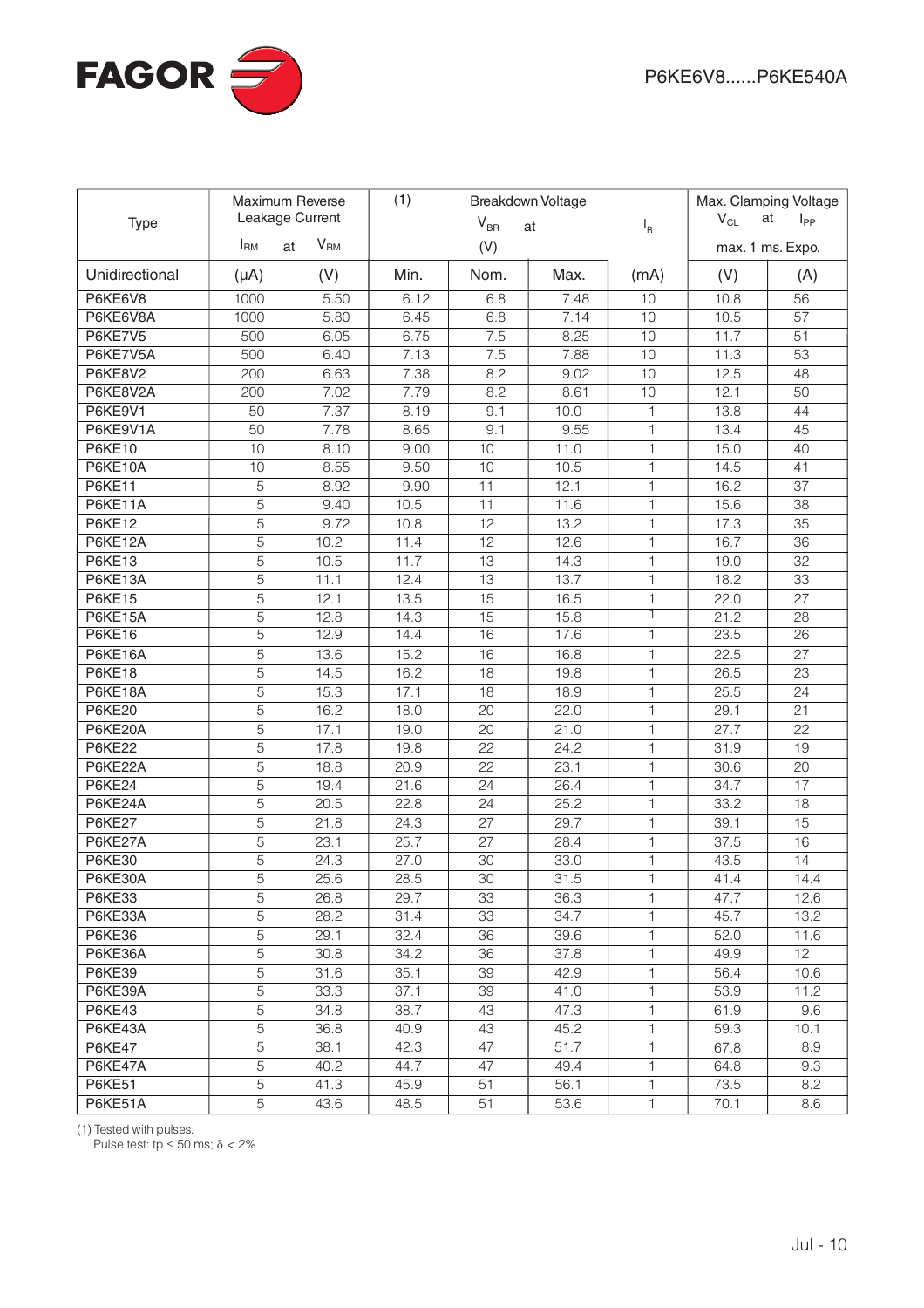

|                 | <b>Maximum Reverse</b><br>Leakage Current |                       | (1)<br>Breakdown Voltage<br>$V_{BR}$<br>at<br>$I_R$ |      |      | Max. Clamping Voltage |                  |          |
|-----------------|-------------------------------------------|-----------------------|-----------------------------------------------------|------|------|-----------------------|------------------|----------|
| <b>Type</b>     |                                           |                       |                                                     |      |      |                       | $V_{CL}$<br>at   | $I_{PP}$ |
|                 | I <sub>RM</sub>                           | V <sub>RM</sub><br>at | (V)                                                 |      |      |                       | max. 1 ms. Expo. |          |
| Unidirectional  | $(\mu A)$                                 | (V)                   | Min.                                                | Nom. | Max. | (mA)                  | (V)              | (A)      |
| <b>P6KE56</b>   | $\overline{5}$                            | 45.4                  | 50.4                                                | 56   | 61.6 | 1                     | 80.5             | 7.4      |
| P6KE56A         | 5                                         | 47.8                  | 53.2                                                | 56   | 58.8 | 1                     | 77.0             | 7.8      |
| <b>P6KE62</b>   | 5                                         | 50.2                  | 55.8                                                | 62   | 68.2 | 1                     | 89.0             | 6.8      |
| P6KE62A         | 5                                         | 53.0                  | 58.9                                                | 62   | 65.1 | $\mathbf{1}$          | 85.0             | 7.1      |
| <b>P6KE68</b>   | 5                                         | 55.1                  | 61.2                                                | 68   | 74.8 | $\mathbf{1}$          | 98.0             | 6.1      |
| P6KE68A         | 5                                         | 58.1                  | 64.6                                                | 68   | 71.4 | 1                     | 92.0             | 6.5      |
| <b>P6KE75</b>   | 5                                         | 60.7                  | 67.5                                                | 75   | 82.5 | $\mathbf{1}$          | 108              | 5.5      |
| P6KE75A         | 5                                         | 64.1                  | 71.3                                                | 75   | 78.8 | $\mathbf{1}$          | 103              | 5.8      |
| <b>P6KE82</b>   | 5                                         | 66.4                  | 73.8                                                | 82   | 90.2 | $\mathbf{1}$          | 118              | 5.1      |
| P6KE82A         | 5                                         | 70.1                  | 77.9                                                | 82   | 86.1 | $\mathbf{1}$          | 113              | 5.3      |
| <b>P6KE91</b>   | 5                                         | 73.7                  | 81.9                                                | 91   | 100  | $\mathbf{1}$          | 131              | 4.5      |
| P6KE91A         | 5                                         | 77.8                  | 86.5                                                | 91   | 95.5 | $\mathbf{1}$          | 125              | 4.8      |
| P6KE100         | 5                                         | 81.0                  | 90.0                                                | 100  | 110  | $\mathbf{1}$          | 144              | 4.2      |
| P6KE100A        | 5                                         | 85.5                  | 95.0                                                | 100  | 105  | $\mathbf{1}$          | 137              | 4.4      |
| P6KE110         | 5                                         | 89.2                  | 99.0                                                | 110  | 121  | $\mathbf{1}$          | 158              | 3.8      |
| <b>P6KE110A</b> | 5                                         | 94.0                  | 105                                                 | 110  | 116  | 1                     | 152              | 4.0      |
| P6KE120         | 5                                         | 97.2                  | 108                                                 | 120  | 132  | 1                     | 173              | 3.5      |
| <b>P6KE120A</b> | $\overline{5}$                            | 102                   | 114                                                 | 120  | 126  | 1                     | 165              | 3.6      |
| <b>P6KE130</b>  | 5                                         | 105                   | 117                                                 | 130  | 143  | 1                     | 187              | 3.2      |
| <b>P6KE130A</b> | 5                                         | 111                   | 124                                                 | 130  | 137  | 1                     | 179              | 3.3      |
| <b>P6KE150</b>  | 5                                         | 121                   | 135                                                 | 150  | 165  | 1                     | 215              | 2.8      |
| <b>P6KE150A</b> | 5                                         | 128                   | 143                                                 | 150  | 158  | 1                     | 207              | 2.9      |
| P6KE160         | 5                                         | 130                   | 144                                                 | 160  | 176  | 1                     | 230              | 2.6      |
| <b>P6KE160A</b> | $\overline{5}$                            | 136                   | 152                                                 | 160  | 168  | $\mathbf{1}$          | 219              | 2.7      |
| <b>P6KE170</b>  | $\overline{5}$                            | 138                   | 153                                                 | 170  | 187  | $\mathbf{1}$          | 244              | 2.5      |
| <b>P6KE170A</b> | 5                                         | 145                   | 162                                                 | 170  | 179  | $\mathbf{1}$          | 234              | 2.6      |
| P6KE180         | 5                                         | 146                   | 162                                                 | 180  | 198  | $\mathbf{1}$          | 258              | 2.3      |
| P6KE180A        | 5                                         | 154                   | 171                                                 | 180  | 189  | $\mathbf{1}$          | 246              | 2.4      |
| P6KE200         | 5                                         | 162                   | 180                                                 | 200  | 220  | $\mathbf{1}$          | 287              | 2.1      |
| <b>P6KE200A</b> | 5                                         | 171                   | 190                                                 | 200  | 210  | $\mathbf{1}$          | 274              | 2.2      |
| <b>P6KE220</b>  | 5                                         | 175                   | 198                                                 | 220  | 242  | 1                     | 344              | 1.75     |
| <b>P6KE220A</b> | 5                                         | 185                   | 209                                                 | 220  | 231  | $\mathbf{1}$          | 328              | 1.83     |
| P6KE250         | 5                                         | 202                   | 225                                                 | 250  | 275  | $\mathbf{1}$          | 360              | 1.67     |
| <b>P6KE250A</b> | $\overline{5}$                            | 214                   | 237                                                 | 250  | 263  | 1                     | 344              | 1.75     |
| P6KE300         | 5                                         | 243                   | 270                                                 | 300  | 330  | 1                     | 430              | 1.40     |
| <b>P6KE300A</b> | 5                                         | 256                   | 285                                                 | 300  | 315  | 1                     | 414              | 1.45     |
| P6KE320         | 5                                         | 259                   | 288                                                 | 320  | 352  | 1                     | 457              | 1.32     |
| <b>P6KE320A</b> | 5                                         | 273                   | 304                                                 | 320  | 336  | 1                     | 438              | 1.6      |
| P6KE350         | 5                                         | 284                   | 315                                                 | 350  | 385  | 1                     | 504              | 1.20     |
| <b>P6KE350A</b> | 5                                         | 300                   | 332                                                 | 350  | 368  | 1                     | 482              | 1.25     |
| P6KE400         | 5                                         | 324                   | 360                                                 | 400  | 440  | 1                     | 574              | 1.05     |
| <b>P6KE400A</b> | 5                                         | 342                   | 380                                                 | 400  | 420  | 1                     | 548              | 1.10     |
| P6KE440         | 5                                         | 356                   | 396                                                 | 440  | 484  | 1                     | 631              | 0.95     |
| <b>P6KE440A</b> | 5                                         | 376                   | 418                                                 | 440  | 462  | $\mathbf{1}$          | 602              | 1.0      |
| P6KE480         | 5                                         | 389                   | 432                                                 | 480  | 528  | $\mathbf{1}$          | 686              | 0.88     |
| <b>P6KE480A</b> | 5                                         | 408                   | 456                                                 | 480  | 504  | $\mathbf{1}$          | 658              | 0.91     |
| P6KE510         | 5                                         | 413                   | 459                                                 | 510  | 561  | $\mathbf{1}$          | 729              | 0.82     |
| <b>P6KE510A</b> | 5                                         | 434                   | 485                                                 | 510  | 535  | 1                     | 698              | 0.86     |
| P6KE540         | 5                                         | 437                   | 486                                                 | 540  | 594  | 1                     | 772              | 0.78     |
| <b>P6KE540A</b> | 5                                         | 459                   | 513                                                 | 540  | 567  | 1                     | 740              | 0.81     |

(1) Tested with pulses.<br>Pulse test: tp ≤ 50 ms;  $\delta$  < 2%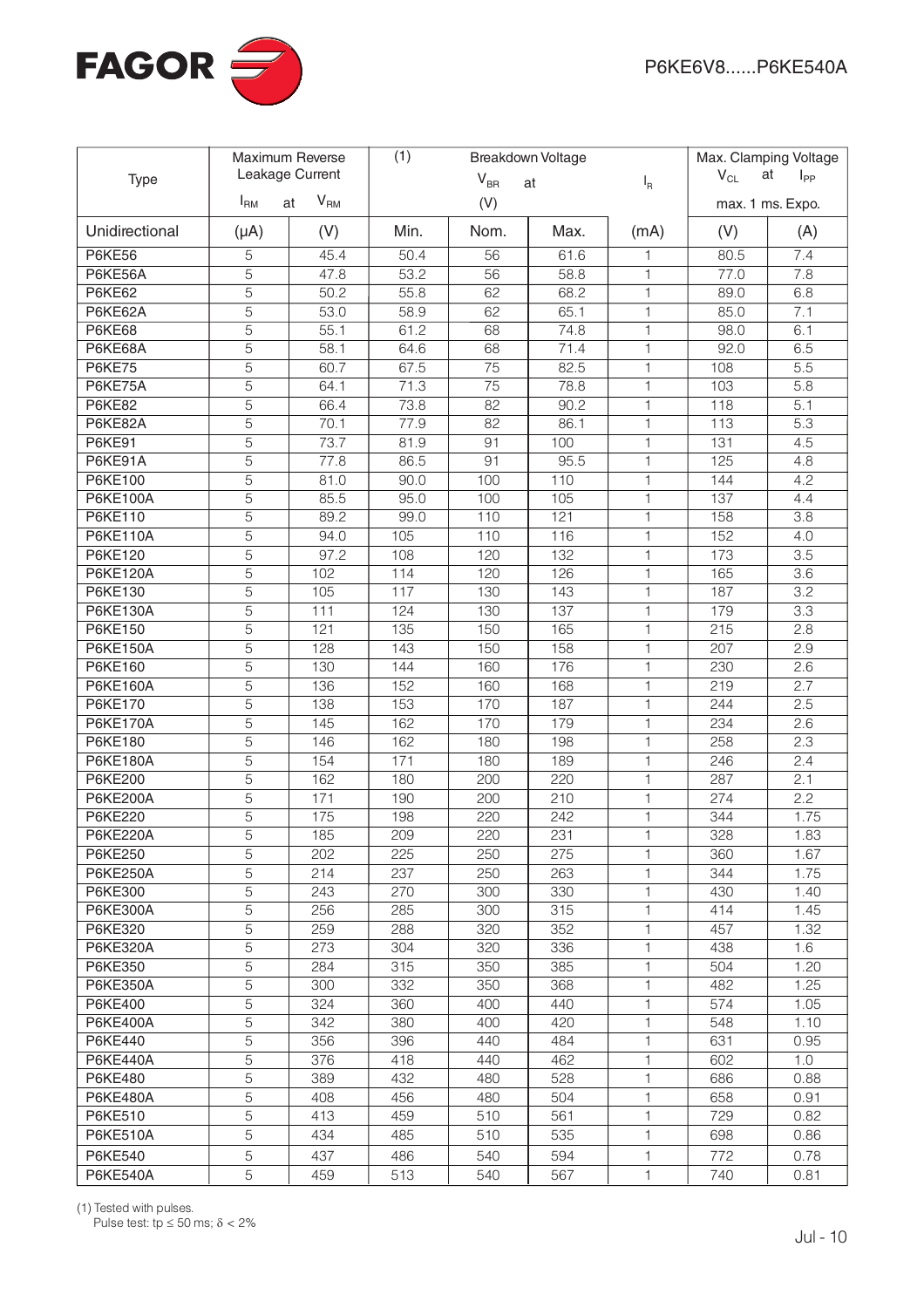

|                      |                | Maximum Reverse<br>Leakage Current |      | (1)<br>Breakdown Voltage |      |              | Max. Clamping Voltage<br>$V_{CL}$<br>at<br>$I_{PP}$ |                  |
|----------------------|----------------|------------------------------------|------|--------------------------|------|--------------|-----------------------------------------------------|------------------|
| Type                 | $I_{\rm RM}$   | $V_{\mathsf{RM}}$                  |      | $V_{BR}$                 | at   | $I_R$        |                                                     |                  |
|                      |                | at                                 |      | (V)                      |      |              |                                                     | max. 1 ms. Expo. |
| <b>Bidirectional</b> | $(\mu A)$      | (V)                                | Min. | Nom.                     | Max. | (mA)         | (V)                                                 | (A)              |
| P6KE6V8C             | 1000           | 5.50                               | 6.12 | 6.8                      | 7.48 | 10           | 10.8                                                | 56               |
| P6KE6V8CA            | 1000           | 5.80                               | 6.45 | 6.8                      | 7.14 | 10           | 10.5                                                | 57               |
| P6KE7V5C             | 500            | 6.05                               | 6.75 | 7.5                      | 8.25 | 10           | 11.7                                                | 51               |
| P6KE7V5CA            | 500            | 6.40                               | 7.13 | 7.5                      | 7.88 | 10           | 11.3                                                | 53               |
| P6KE8V2C             | 200            | 6.63                               | 7.38 | 8.2                      | 9.02 | 10           | 12.5                                                | 48               |
| P6KE8V2CA            | 200            | 7.02                               | 7.79 | 8.2                      | 8.61 | 10           | 12.1                                                | 50               |
| P6KE9V1C50           | 50             | 7.37                               | 8.19 | 9.1                      | 10.0 | $\mathbf{1}$ | 13.8                                                | 44               |
| P6KE9V1CA            | 50             | 7.78                               | 8.65 | 9.1                      | 9.55 | $\mathbf{1}$ | 13.4                                                | 45               |
| <b>P6KE10C</b>       | 10             | 8.10                               | 9.00 | 10                       | 11.0 | $\mathbf{1}$ | 15.0                                                | 40               |
| P6KE10CA             | 10             | 8.55                               | 9.50 | 10                       | 10.5 | $\mathbf{1}$ | 14.5                                                | 41               |
| P6KE11C              | $\overline{5}$ | 8.92                               | 9.90 | 11                       | 12.1 | $\mathbf{1}$ | 16.2                                                | 37               |
| P6KE11CA             | $\overline{5}$ | 9.40                               | 10.5 | 11                       | 11.6 | $\mathbf{1}$ | 15.6                                                | $\overline{38}$  |
| <b>P6KE12C</b>       | 5              | 9.72                               | 10.8 | $\overline{12}$          | 13.2 | $\mathbf{1}$ | 17.3                                                | $\overline{35}$  |
| P6KE12CA             | 5              | 10.2                               | 11.4 | $\overline{12}$          | 12.6 | $\mathbf{1}$ | 16.7                                                | 36               |
| <b>P6KE13C</b>       | 5              | 10.5                               | 11.7 | 13                       | 14.3 | $\mathbf{1}$ | 19.0                                                | 32               |
| P6KE13CA             | 5              | 11.1                               | 12.4 | 13                       | 13.7 | $\mathbf{1}$ | 18.2                                                | 33               |
| <b>P6KE15C</b>       | 5              | 12.1                               | 13.5 | 15                       | 16.5 | $\mathbf{1}$ | 22.0                                                | 27               |
| P6KE15CA             | 5              | 12.8                               | 14.3 | 15                       | 15.8 | $\mathbf{1}$ | 21.2                                                | 28               |
| <b>P6KE16C</b>       | 5              | 12.9                               | 14.4 | 16                       | 17.6 | $\mathbf{1}$ | 23.5                                                | 26               |
| P6KE16CA             | 5              | 13.6                               | 15.2 | 16                       | 16.8 | $\mathbf{1}$ | 22.5                                                | $\overline{27}$  |
| <b>P6KE18C</b>       | 5              | 14.5                               | 16.2 | 18                       | 19.8 | $\mathbf{1}$ | 26.5                                                | $\overline{23}$  |
| P6KE18CA             | 5              | 15.3                               | 17.1 | 18                       | 18.9 | $\mathbf{1}$ | 25.5                                                | 24               |
| <b>P6KE20C</b>       | $\overline{5}$ | 16.2                               | 18.0 | 20                       | 22.0 | $\mathbf{1}$ | 29.1                                                | 21               |
| P6KE20CA             | $\overline{5}$ | 17.1                               | 19.0 | 20                       | 21.0 | $\mathbf{1}$ | 27.7                                                | $\overline{22}$  |
| <b>P6KE22C</b>       | 5              | 17.8                               | 19.8 | $\overline{22}$          | 24.2 | $\mathbf{1}$ | 31.9                                                | 19               |
| P6KE22CA             | 5              | 18.8                               | 20.9 | $\overline{22}$          | 23.1 | $\mathbf{1}$ | 30.6                                                | $\overline{20}$  |
| <b>P6KE24C</b>       | $\overline{5}$ | 19.4                               | 21.6 | $\overline{24}$          | 26.4 | $\mathbf{1}$ | 34.7                                                | $\overline{17}$  |
| P6KE24CA             | $\overline{5}$ | 20.5                               | 22.8 | 24                       | 25.2 | $\mathbf{1}$ | 33.2                                                | $\overline{18}$  |
| P6KE27C              | $\overline{5}$ | 21.8                               | 24.3 | 27                       | 29.7 | $\mathbf{1}$ | 39.1                                                | 15               |
| P6KE27CA             | $\overline{5}$ | 23.1                               | 25.7 | 27                       | 28.4 | $\mathbf{1}$ | 37.5                                                | 16               |
| <b>P6KE30C</b>       | $\overline{5}$ | 24.3                               | 27.0 | 30                       | 33.0 | $\mathbf{1}$ | 43.5                                                | 14               |
| P6KE30CA             | 5              | 25.6                               | 28.5 | 30                       | 31.5 | $\mathbf{1}$ | 41.4                                                | 14.4             |
| P6KE33C              | 5              | 26.8                               | 29.7 | 33                       | 36.3 | 1.           | 47.7                                                | 12.6             |
| P6KE33CA             | 5              | 28.2                               | 31.4 | 33                       | 34.7 | 1            | 45.7                                                | 13.2             |
| P6KE36C              | $\overline{5}$ | 29.1                               | 32.4 | 36                       | 39.6 | 1            | 52.0                                                | 11.6             |
| P6KE36CA             | $\overline{5}$ | 30.8                               | 34.2 | 36                       | 37.8 | $\mathbf{1}$ | 49.9                                                | 12               |
| P6KE39C              | $\overline{5}$ | 31.6                               | 35.1 | 39                       | 42.9 | 1            | 56.4                                                | 10.6             |
| P6KE39CA             | $\overline{5}$ | 33.3                               | 37.1 | 39                       | 41.0 | 1            | 53.9                                                | 11.2             |
| P6KE43C              | $\overline{5}$ | 34.8                               | 38.7 | 43                       | 47.3 | 1            | 61.9                                                | 9.6              |
| P6KE43CA             | $\overline{5}$ | 36.8                               | 40.9 | 43                       | 45.2 | $\mathbf{1}$ | 59.3                                                | 10.1             |
| P6KE47C              | $\overline{5}$ | 38.1                               | 42.3 | 47                       | 51.7 | 1            | 67.8                                                | 8.9              |
| P6KE47CA             | 5              | 40.2                               | 44.7 | 47                       | 49.4 | 1            | 64.8                                                | 9.3              |
| P6KE51C              | 5              | 41.3                               | 45.9 | 51                       | 56.1 | 1            | 73.5                                                | 8.2              |
| P6KE51CA             | 5              | 43.6                               | 48.5 | 51                       | 53.6 | 1            | 70.1                                                | 8.6              |

(1) Tested with pulses.

Pulse test:  $tp \le 50$  ms;  $\delta < 2\%$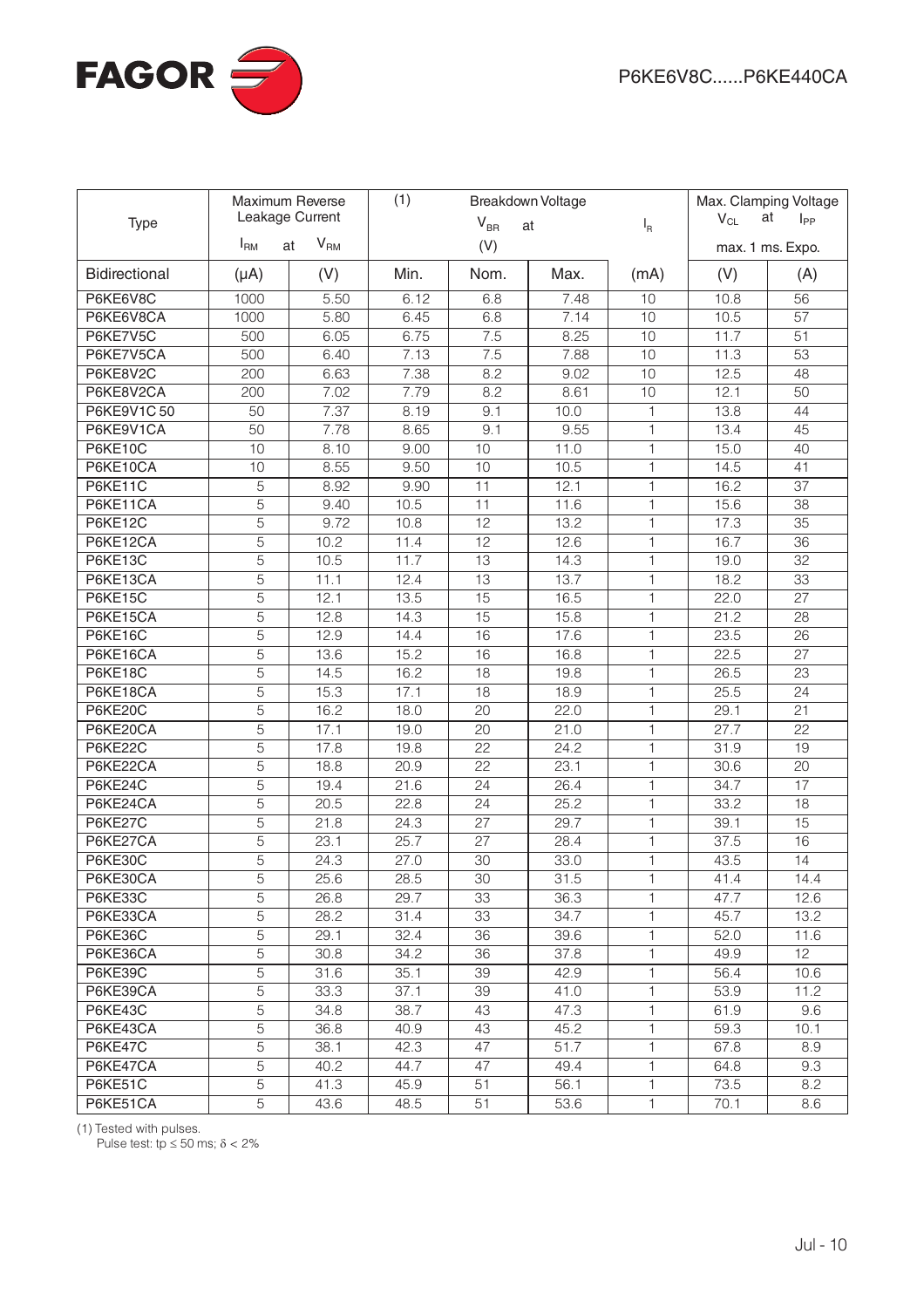

|                  |                | Maximum Reverse<br>Leakage Current |      | (1)<br>Breakdown Voltage |      |              | Max. Clamping Voltage<br>$V_{CL}$<br>at<br>$I_{PP}$ |                  |
|------------------|----------------|------------------------------------|------|--------------------------|------|--------------|-----------------------------------------------------|------------------|
| Type             | $I_{\rm RM}$   | $V_{\mathsf{RM}}$                  |      | $V_{BR}$                 | at   | $I_R$        |                                                     |                  |
|                  |                | at                                 |      | (V)                      |      |              |                                                     | max. 1 ms. Expo. |
| Bidirectional    | $(\mu A)$      | (V)                                | Min. | Nom.                     | Max. | (mA)         | (V)                                                 | (A)              |
| <b>P6KE56C</b>   | 5              | 45.4                               | 50.4 | 56                       | 61.6 | 1            | 80.5                                                | 7.4              |
| P6KE56CA         | 5              | 47.8                               | 53.2 | 56                       | 58.8 | $\mathbf{1}$ | 77.0                                                | 7.8              |
| P6KE62C          | 5              | 50.2                               | 55.8 | 62                       | 68.2 | $\mathbf{1}$ | 89.0                                                | 6.8              |
| P6KE62CA         | 5              | 53.0                               | 58.9 | 62                       | 65.1 | $\mathbf{1}$ | 85.0                                                | 7.1              |
| <b>P6KE68C</b>   | 5              | 55.1                               | 61.2 | 68                       | 74.8 | $\mathbf{1}$ | 98.0                                                | 6.1              |
| P6KE68CA         | 5              | 58.1                               | 64.6 | 68                       | 71.4 | $\mathbf{1}$ | 92.0                                                | 6.5              |
| <b>P6KE75C</b>   | 5              | 60.7                               | 67.5 | $\overline{75}$          | 82.5 | $\mathbf{1}$ | 108                                                 | $\overline{5.5}$ |
| P6KE75CA         | 5              | 64.1                               | 71.3 | 75                       | 78.8 | 1            | 103                                                 | 5.8              |
| <b>P6KE82C</b>   | 5              | 66.4                               | 73.8 | 82                       | 90.2 | 1            | 118                                                 | 5.1              |
| P6KE82CA         | 5              | 70.1                               | 77.9 | 82                       | 86.1 | 1            | 113                                                 | 5.3              |
| P6KE91C          | 5              | 73.7                               | 81.9 | 91                       | 100  | 1            | 131                                                 | 4.5              |
| P6KE91CA         | 5              | 77.8                               | 86.5 | 91                       | 95.5 | 1            | 125                                                 | 4.8              |
| P6KE100C         | 5              | 81.0                               | 90.0 | 100                      | 110  | $\mathbf{1}$ | 144                                                 | 4.2              |
| P6KE100CA        | 5              | 85.5                               | 95.0 | 100                      | 105  | $\mathbf{1}$ | 137                                                 | 4.4              |
| P6KE110C         | 5              | 89.2                               | 99.0 | 110                      | 121  | $\mathbf{1}$ | 158                                                 | 3.8              |
| P6KE110CA        | 5              | 94.0                               | 105  | 110                      | 116  | $\mathbf{1}$ | 152                                                 | 4.0              |
| <b>P6KE120C</b>  | 5              | 97.2                               | 108  | 120                      | 132  | 1            | 173                                                 | 3.5              |
| P6KE120CA        | 5              | 102                                | 114  | 120                      | 126  | 1            | 165                                                 | 3.6              |
| <b>P6KE130C</b>  | 5              | 105                                | 117  | 130                      | 143  | 1            | 187                                                 | 3.2              |
| P6KE130CA        | 5              | 111                                | 124  | 130                      | 137  | 1            | 179                                                 | 3.3              |
| <b>P6KE150C</b>  | 5              | 121                                | 135  | 150                      | 165  | 1            | 215                                                 | 2.8              |
| <b>P6KE150CA</b> | 5              | 128                                | 143  | 150                      | 158  | 1            | 207                                                 | 2.9              |
| <b>P6KE160C</b>  | 5              | 130                                | 144  | 160                      | 176  | 1            | 230                                                 | 2.6              |
| <b>P6KE160CA</b> | 5              | 136                                | 152  | 160                      | 168  | 1            | 219                                                 | 2.7              |
| <b>P6KE170C</b>  | 5              | 138                                | 153  | 170                      | 187  | 1            | 244                                                 | 2.5              |
| P6KE170CA        | 5              | 145                                | 162  | 170                      | 179  | 1            | 234                                                 | 2.6              |
| <b>P6KE180C</b>  | 5              | 146                                | 162  | 180                      | 198  | 1            | 258                                                 | 2.3              |
| <b>P6KE180CA</b> | 5              | 154                                | 171  | 180                      | 189  | $\mathbf{1}$ | 246                                                 | 2.4              |
| <b>P6KE200C</b>  | $\overline{5}$ | 162                                | 180  | 200                      | 220  | $\mathbf{1}$ | 287                                                 | 2.1              |
| <b>P6KE200CA</b> | 5              | 171                                | 190  | 200                      | 210  | $\mathbf{1}$ | 274                                                 | 2.2              |
| <b>P6KE220C</b>  | 5              | 175                                | 198  | 220                      | 242  | $\mathbf{1}$ | 344                                                 | 1.75             |
| P6KE220CA        | 5              | 185                                | 209  | 220                      | 231  | $\mathbf{1}$ | 328                                                 | 1.83             |
| <b>P6KE250C</b>  | 5              | 202                                | 225  | 250                      | 275  | 1            | 360                                                 | 1.67             |
| <b>P6KE250CA</b> | 5              | 214                                | 237  | 250                      | 263  | 1            | 344                                                 | 1.75             |
| <b>P6KE300C</b>  | 5              | 243                                | 270  | 300                      | 330  | 1            | 430                                                 | 1.40             |
| P6KE300CA        | 5              | 256                                | 285  | 300                      | 315  | $\mathbf{1}$ | 414                                                 | 1.45             |
| <b>P6KE320C</b>  | 5              | 259                                | 288  | 320                      | 352  | 1            | 457                                                 | 1.32             |
| <b>P6KE320CA</b> | 5              | 273                                | 304  | 320                      | 336  | 1            | 438                                                 | 1.40             |
| <b>P6KE350C</b>  | 5              | 284                                | 315  | 350                      | 385  | 1            | 504                                                 | 1.20             |
| <b>P6KE350CA</b> | 5              | 300                                | 332  | 350                      | 368  | 1            | 482                                                 | 1.25             |
| <b>P6KE400C</b>  | 5              | 324                                | 360  | 400                      | 440  | 1            | 574                                                 | 1.05             |
| P6KE400CA        | 5              | 342                                | 380  | 400                      | 420  | 1            | 548                                                 | 1.10             |
| <b>P6KE440C</b>  | 5              | 356                                | 396  | 440                      | 484  | 1            | 631                                                 | 0.95             |
| P6KE440CA        | 5              | 376                                | 418  | 440                      | 462  | 1            | 602                                                 | 1.0              |

(1) Tested with pulses.

Pulse test:  $tp \le 50$  ms;  $\delta < 2\%$